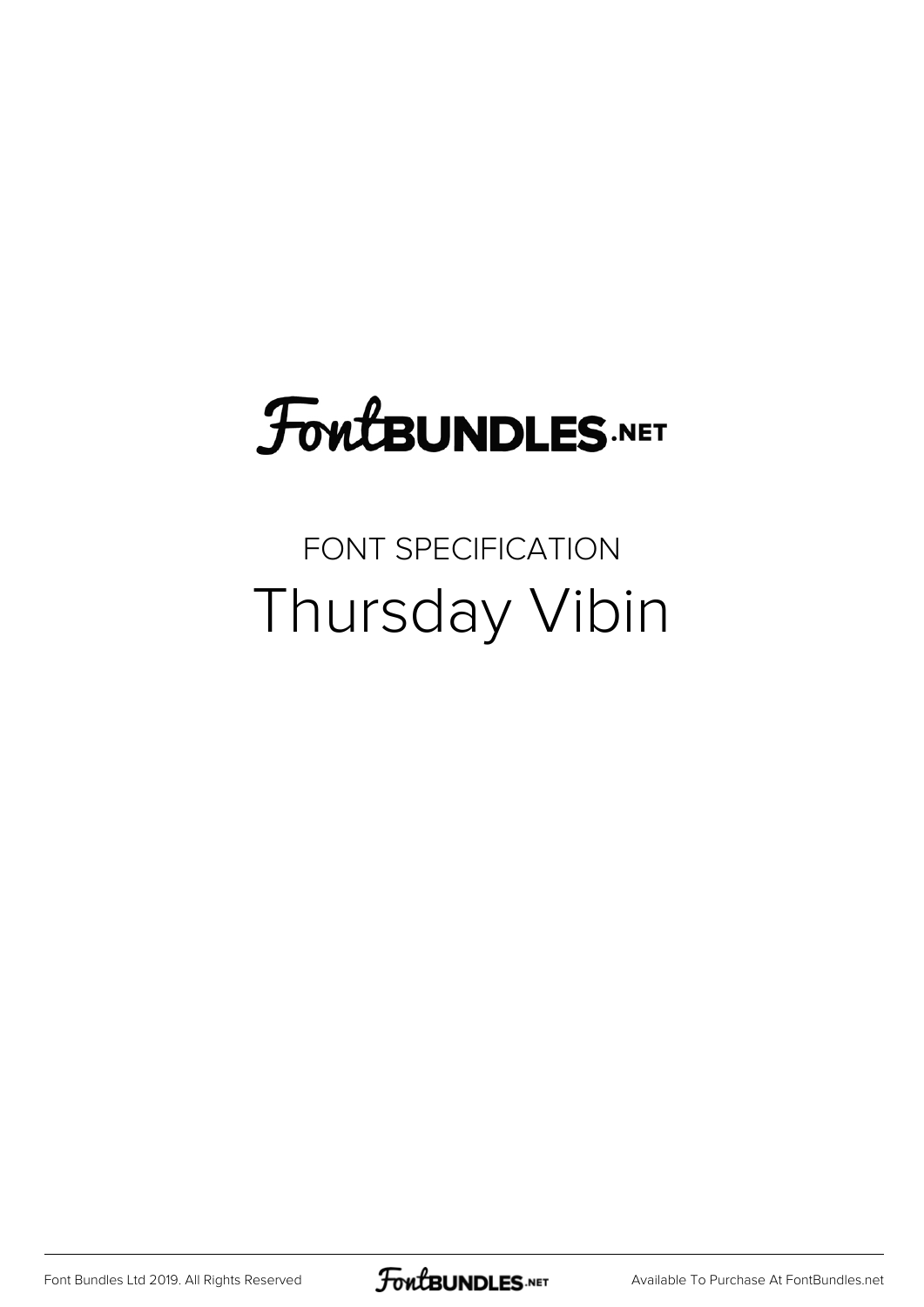### Thursday Vibin half-script - Regular

**Uppercase Characters** 

## ABCOEFGHIJKFMNQPARFTUVWX  $41$

Lowercase Characters

### abcdefghijklnnopgrstuvwxyz

**Numbers** 

#### 0123456789

Punctuation and Symbols



All Other Glyphs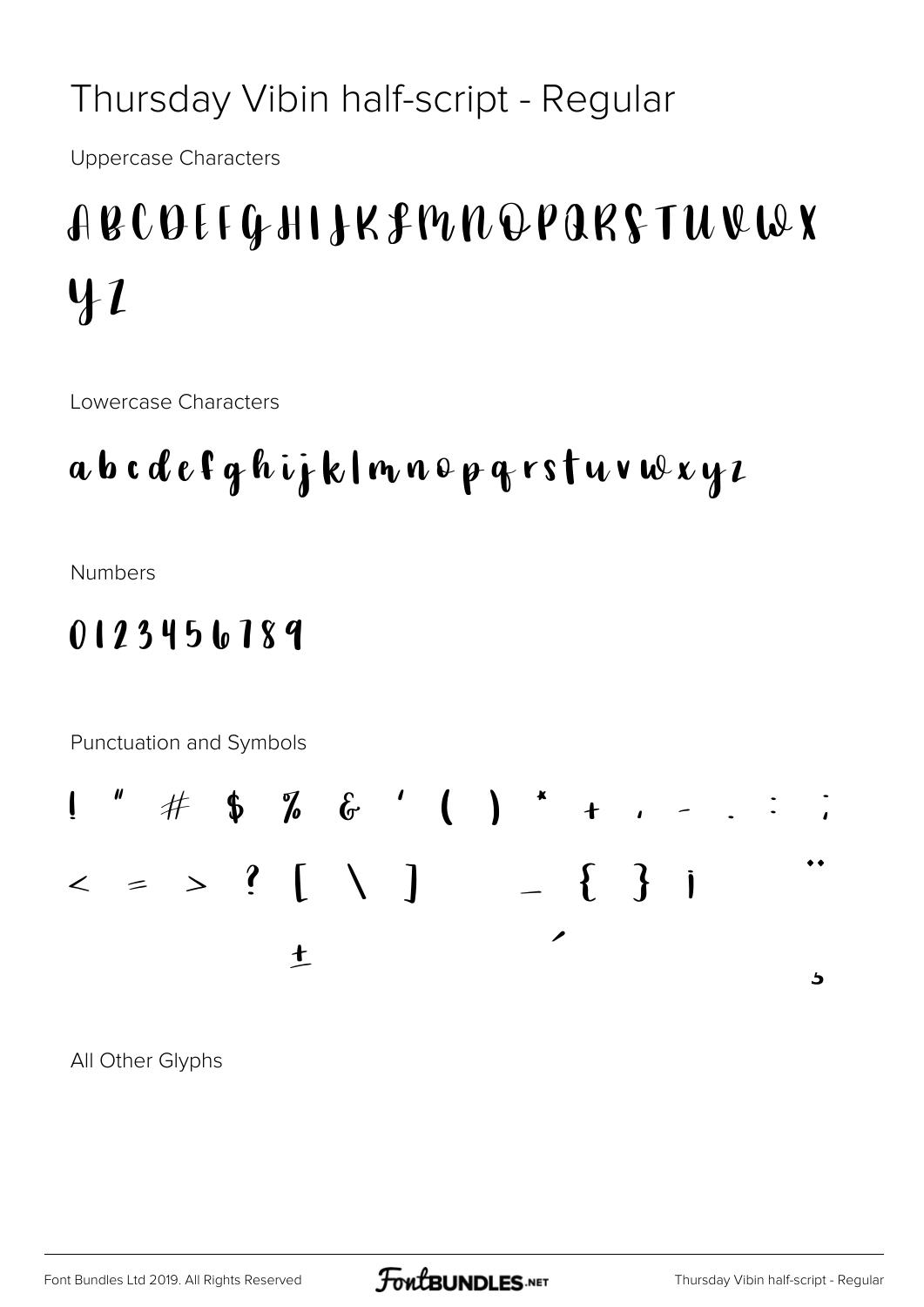|                |  |  | $\tilde{A} \qquad \tilde{A} \qquad \tilde{A} \qquad \tilde{A} \qquad \tilde{A} \qquad \tilde{A} \qquad \tilde{A} \qquad \tilde{A} \qquad \tilde{A} \qquad \tilde{A}$ |             |  |
|----------------|--|--|----------------------------------------------------------------------------------------------------------------------------------------------------------------------|-------------|--|
|                |  |  |                                                                                                                                                                      |             |  |
|                |  |  | $\hat{\Phi}$ $\hat{\Phi}$ $\tilde{\Phi}$ $\tilde{\Phi}$ $\tilde{u}$ $\tilde{u}$ $\tilde{u}$ $\tilde{u}$ $\tilde{u}$                                                  |             |  |
|                |  |  | $\tilde{a}$ $\tilde{a}$ $\tilde{a}$ $\tilde{a}$ $\tilde{a}$ $a$ $\tilde{a}$ $\tilde{c}$                                                                              |             |  |
|                |  |  | $\vec{e}$ $\vec{e}$ $\vec{v}$ $\vec{v}$ $\vec{v}$ $\vec{v}$ $\vec{u}$ $\vec{o}$                                                                                      |             |  |
|                |  |  | $\hat{\phi}$ $\hat{\phi}$ $\tilde{\phi}$ $\tilde{\phi}$ $\tilde{u}$ $\tilde{u}$ $\tilde{u}$ $\tilde{u}$ $\tilde{y}$                                                  |             |  |
| $\ddot{y}$ : - |  |  |                                                                                                                                                                      | $\boxed{?}$ |  |
|                |  |  |                                                                                                                                                                      |             |  |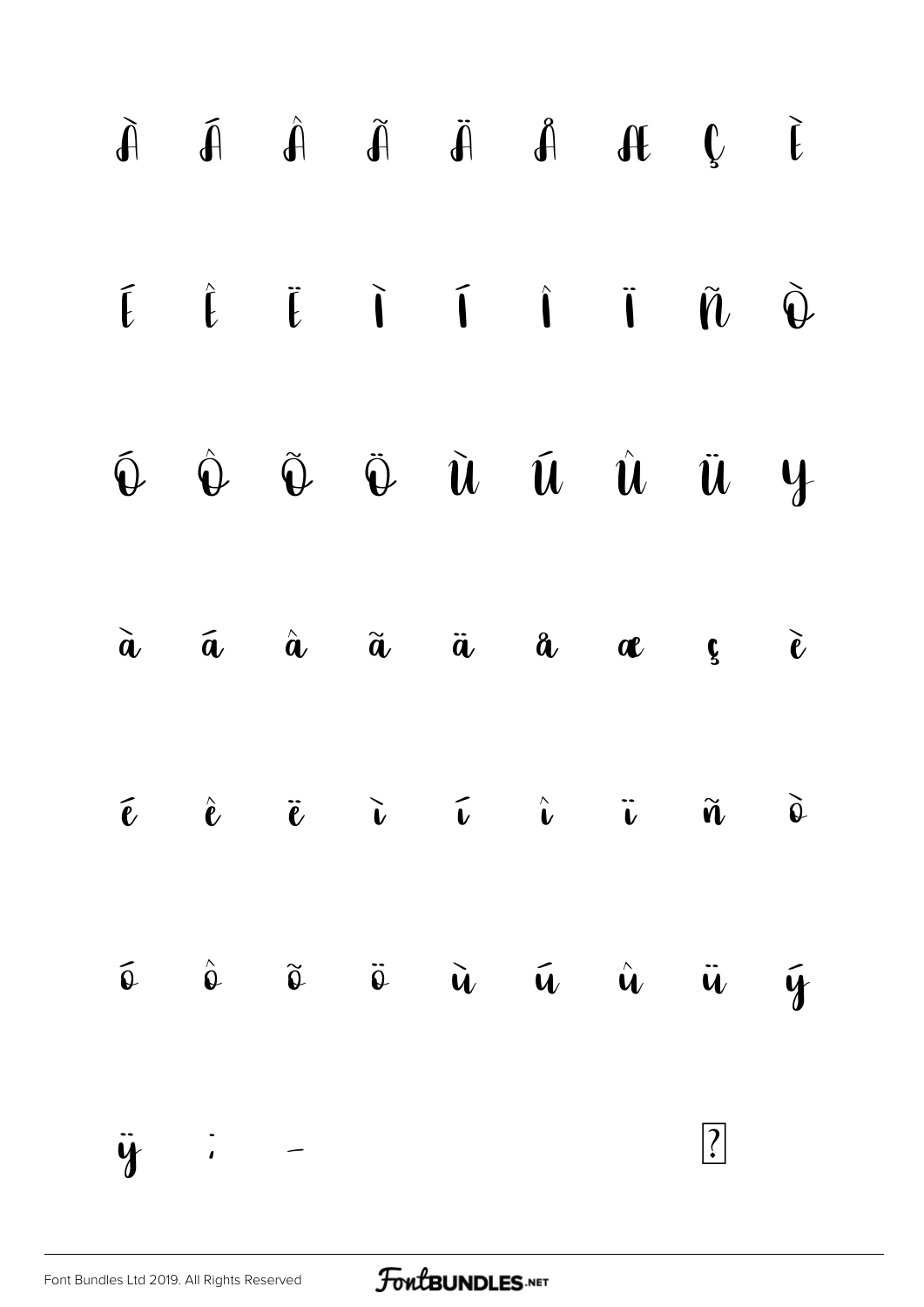### Thursday Vibin - Regular

**Uppercase Characters** 

## ABCOEFGHIJKFMNQPARFTUVWX  $41$

Lowercase Characters

### a b c d e l g h i j k l m n o p g n s t u v w x y z

**Numbers** 

#### 0123456789

Punctuation and Symbols



All Other Glyphs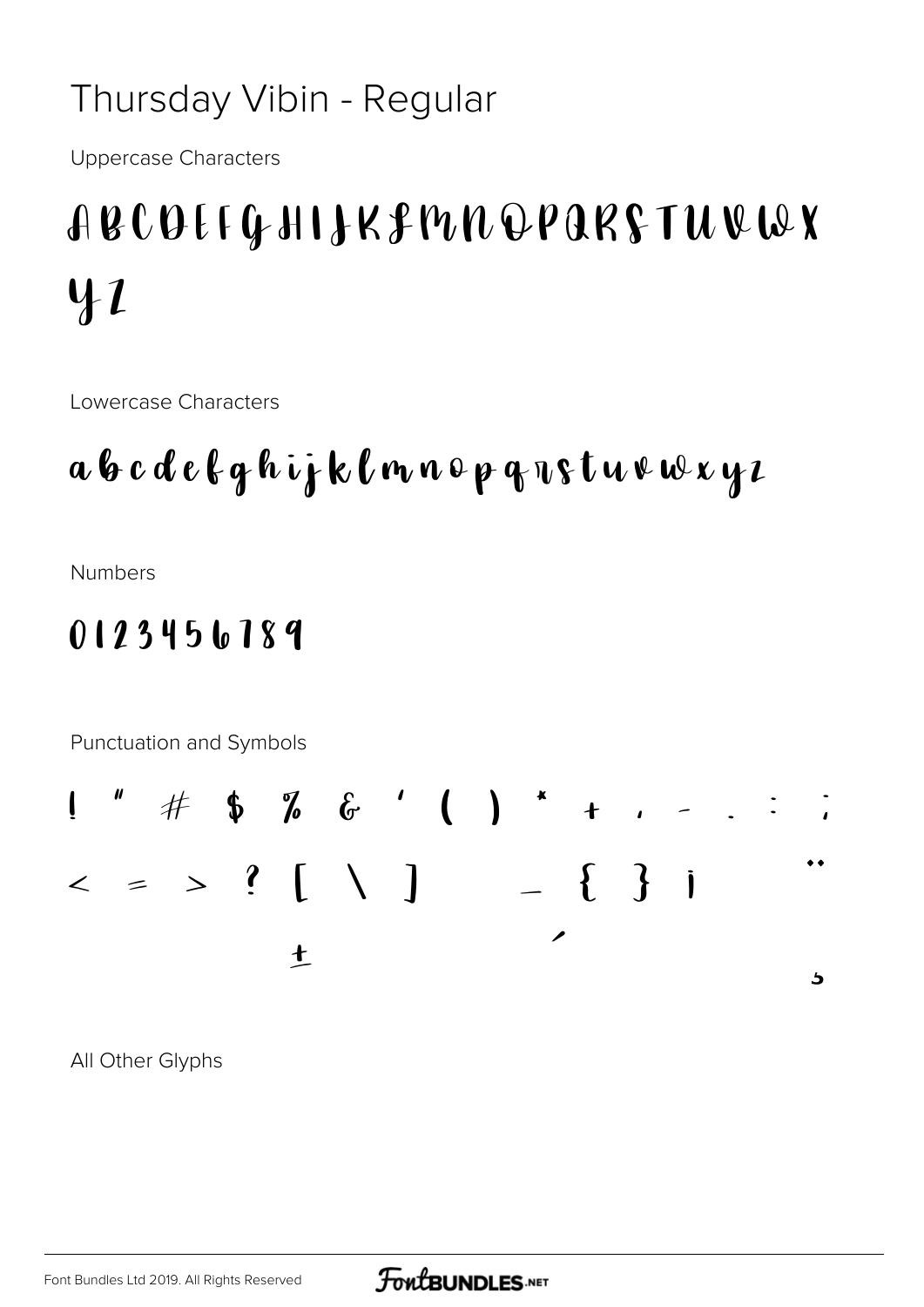|                  |  |  | $\begin{array}{ccccccccccccccccc} \tilde{A} & \tilde{A} & \tilde{A} & \tilde{A} & \tilde{A} & \tilde{A} & \tilde{A} & \tilde{A} & \tilde{A} & \tilde{A} & \tilde{A} & \tilde{A} & \tilde{A} & \tilde{A} & \tilde{A} & \tilde{A} & \tilde{A} & \tilde{A} & \tilde{A} & \tilde{A} & \tilde{A} & \tilde{A} & \tilde{A} & \tilde{A} & \tilde{A} & \tilde{A} & \tilde{A} & \tilde{A} & \tilde{A} & \tilde{A}$ |             |  |
|------------------|--|--|----------------------------------------------------------------------------------------------------------------------------------------------------------------------------------------------------------------------------------------------------------------------------------------------------------------------------------------------------------------------------------------------------------|-------------|--|
|                  |  |  | $\begin{array}{ccccccccccccc}\n\hat{L} & \hat{L} & \hat{L} & \hat{I} & \hat{I} & \hat{I} & \hat{I} & \hat{I} & \hat{U} & \hat{Q}\n\end{array}$                                                                                                                                                                                                                                                           |             |  |
|                  |  |  | $\begin{matrix} \hat{\Phi} & \hat{\Phi} & \tilde{\Phi} & \tilde{\Phi} & \tilde{\mathbf{u}} & \tilde{\mathbf{u}} & \hat{\mathbf{u}} & \tilde{\mathbf{u}} & \tilde{\mathbf{y}} \end{matrix}$                                                                                                                                                                                                               |             |  |
|                  |  |  | $\tilde{a}$ $\tilde{a}$ $\tilde{a}$ $\tilde{a}$ $\tilde{a}$ $a$ $\alpha$ $\zeta$ $\tilde{c}$                                                                                                                                                                                                                                                                                                             |             |  |
|                  |  |  | $\vec{v}$ $\hat{c}$ $\vec{v}$ $\hat{v}$ $\hat{v}$ $\hat{v}$ $\hat{v}$ $\hat{v}$ $\hat{v}$                                                                                                                                                                                                                                                                                                                |             |  |
|                  |  |  | $\hat{\Phi}$ $\hat{\Phi}$ $\tilde{\Phi}$ $\tilde{\Phi}$ $\tilde{\mathbf{u}}$ $\tilde{\mathbf{u}}$ $\tilde{\mathbf{u}}$ $\tilde{\mathbf{u}}$ $\tilde{\mathbf{y}}$                                                                                                                                                                                                                                         |             |  |
| $\ddot{y}$ : $-$ |  |  |                                                                                                                                                                                                                                                                                                                                                                                                          | $\boxed{?}$ |  |
|                  |  |  |                                                                                                                                                                                                                                                                                                                                                                                                          |             |  |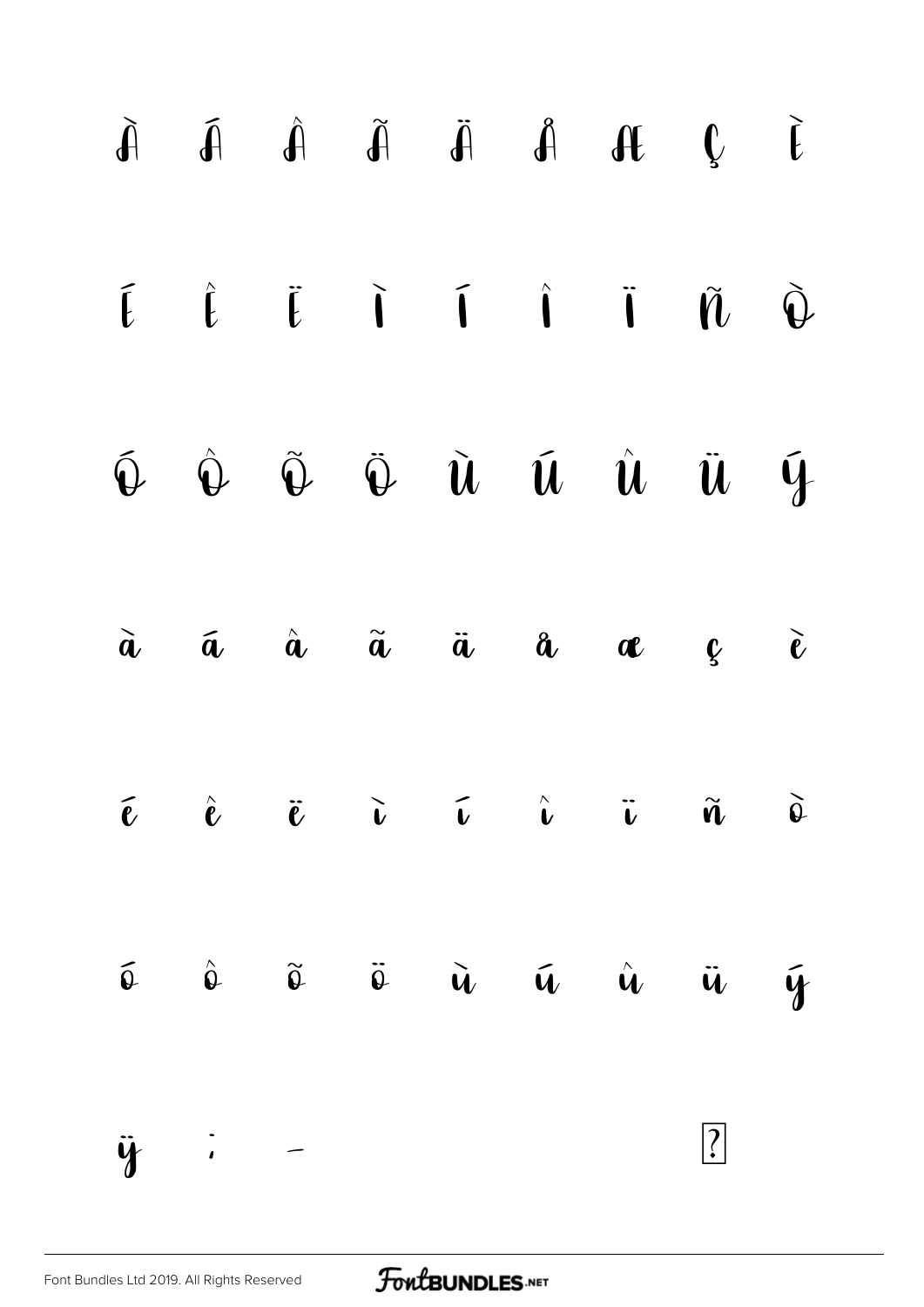**Uppercase Characters** 

## ABCDEFGHIJKLMNOPQRSTUVWXYZ

Lowercase Characters

### abcdefghijklmnopqrstuvwxyz

**Numbers** 

### 0123456789